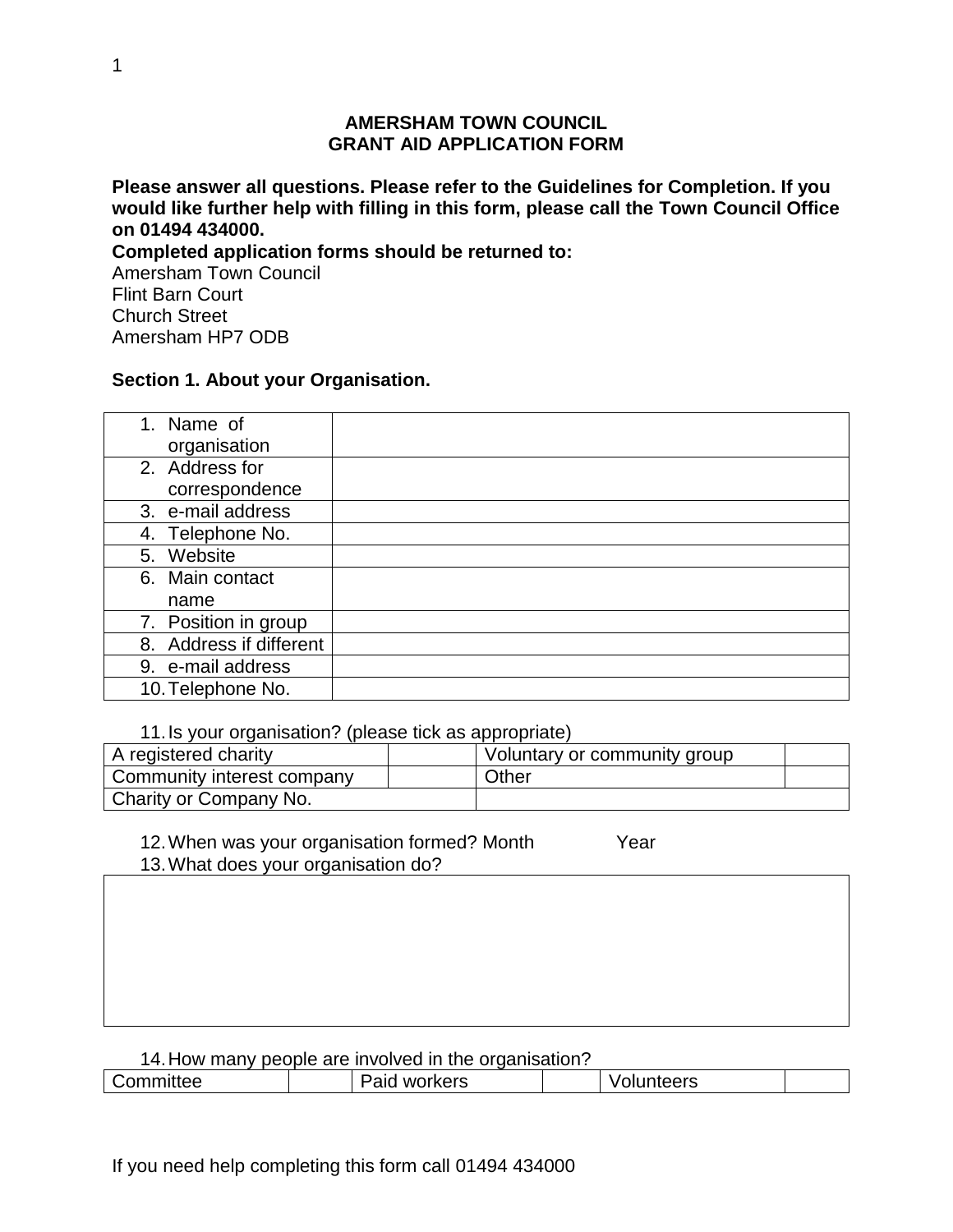# **Section 2. About your Organisation's Finances**

15.What was the turnover in the last financial year/12 months?

| <b>Income</b> | Expenditure |
|---------------|-------------|
|               | -           |

#### 16.Does your organisation have a bank account which requires at least two signatures?

| Yes | No | <b>Account Name</b>                                                   |
|-----|----|-----------------------------------------------------------------------|
|     |    |                                                                       |
|     |    | If No, how will you receive and deal with funds if they are approved? |
|     |    |                                                                       |
|     |    |                                                                       |
|     |    |                                                                       |
|     |    |                                                                       |
|     |    |                                                                       |
|     |    |                                                                       |
|     |    |                                                                       |

## **Section 3. About the Project**

17.Please tell us what you need the funding for.

Continue on separate sheet if required.

## 18.How do you know that there is a need for this project and how will it benefit the community?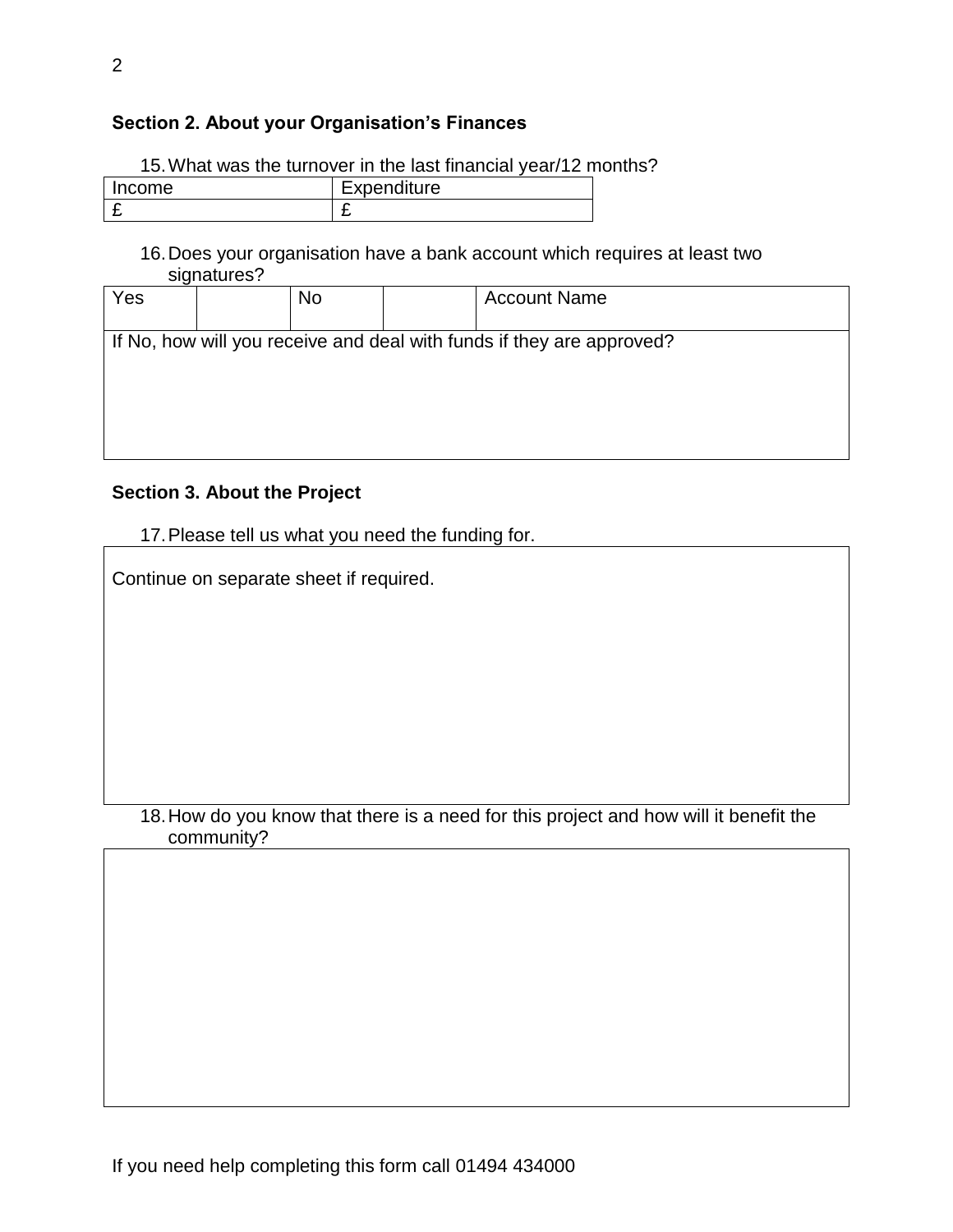19.How will you know if you have achieved what you set out to do?

20.How many people do you expect will benefit from this activity? (Please estimate numbers for each category)

| Category                                                       | No. | Category     | No. | Category | No. |
|----------------------------------------------------------------|-----|--------------|-----|----------|-----|
| Children                                                       |     | Youth        |     | Elderly  |     |
| People with special                                            |     | Lone parents |     | Other    |     |
| needs                                                          |     |              |     |          |     |
| What percentage of participants will be residents of Amersham? |     |              |     |          |     |

21.Are appropriate policies/rules in place to support this type of project? (for example, if a project for children, do you have a child protection policy?)

| 22. When will the project start and end? |           |
|------------------------------------------|-----------|
| Start date:                              | End date: |

## **Section 4. Funding requirement**

23.How much money are you applying for?

£

24.Please give a breakdown of total costs for the project:

| Item | <b>Detail</b> | Cost £ |
|------|---------------|--------|
|      |               |        |
|      |               |        |
|      |               |        |
|      |               |        |
|      |               |        |
|      |               |        |
|      |               |        |
|      |               |        |
|      |               |        |
|      | <b>Total</b>  |        |

If you need help completing this form call 01494 434000